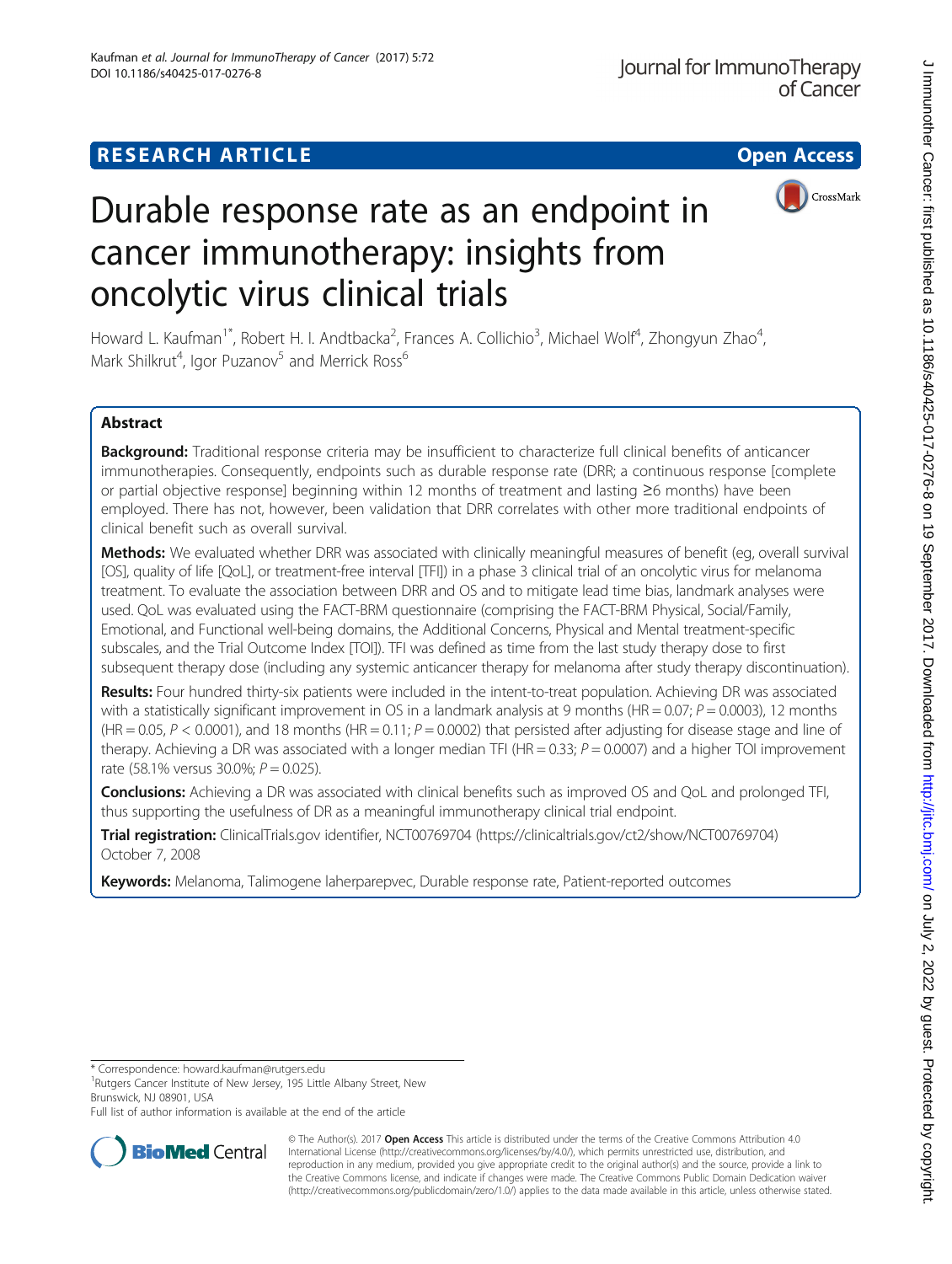## Background

A growing body of clinical evidence indicates that traditional response criteria may not be sufficient to completely characterize the full spectrum of activities of current anticancer immunotherapies and/or define the clinical benefit associated with their use. Although a number of immunotherapies have recently been approved based, in part, upon tumor responses evaluated by traditional response criteria (eg, Response Evaluation Criteria in Solid Tumors [RECIST] [\[1](#page-7-0), [2\]](#page-7-0) or World Health Organization [WHO] criteria for response [\[3](#page-7-0)]), these criteria may not accurately capture the full benefits of immunotherapy-based drugs or regimens. In particular, these measures of response lack a durability dimension, and thus therapeutic benefit may be overestimated. Conversely, because responses may occur after an initial increase in tumor burden or appearance of new tumor lesions characterized as progressive disease by WHO criteria or RECIST [[4](#page-8-0)–[11\]](#page-8-0), therapeutic benefit may be underestimated. Consequently, allowing for disease progression before response is critical for evaluation of immunotherapies because initial tumor growth may not always be indicative of treatment failure [[4, 11\]](#page-8-0).

Assuming response criteria that allow for progression prior to response are used, a conventional analysis is to evaluate duration of response for responders; however, no prospective criteria are designated for interpreting the clinical relevance of this information at the patient level or for treatment effect in a controlled study. To this end, the endpoint of durable response rate (DRR) has been proposed, which includes standard response criteria and a prospective durability dimension. Although DRR has not been validated as a surrogate endpoint for clinical benefit, anticancer agents have been approved based on a demonstrated ability to achieve retrospectively defined durable responses (DRs) [\[12](#page-8-0)–[14](#page-8-0)]. With the allowance for progression prior to response, we hypothesized that DRR is an appropriate measure of the ability of immunotherapy anticancer agents to mediate a clinically meaningful, sustained reduction in tumor burden that may be associated with measures of clinical benefit such as prolonged overall survival (OS), improved quality of life (QoL), and freedom from successive anticancer therapies. This is especially important for immunotherapy-based regimens since the kinetics of response may be different when compared to cytotoxic chemotherapy or targeted therapy that mediate antitumor activity directly in tumor cells.

For this analysis, we used prospectively collected clinical data from the OPTiM trial, a randomized phase 3 study that compared intralesional talimogene laherparepvec, a genetically modified herpes simplex virus (HSV) type-1, designed to selectively replicate in tumors and produce human granulocyte macrophage-colony stimulating factor J Immunother Cancer: first published as 10.1186/s40425-017-0276-8 on 19 September 2017. Downloaded from http://jitc.bm/ on July 2, 2022 by guest. Protected by copyright J mmunother Cancer: first published as 10.1196/s40425-017-0276-8 on 19 September 2017. Downloaded from <http://jitc.bmj.com/> on July 2, 2022 by guest. Protected by copyright.

(GM-CSF) to subcutaneous GM-CSF, to evaluate whether DRR is associated with measures of clinical benefit, such as OS and QoL or treatment-free interval (TFI) after therapy. Talimogene laherparepvec is thought to mediate antitumor activity, at least in part, through activation of systemic immune responses and initial results from previous clinical trials demonstrated delayed kinetics of response similar to observations from T-cell checkpoint inhibitor trials [[8, 15](#page-8-0)]. DRR, defined as a continuous response (complete response [CR]/partial response [PR]) beginning in the first 12 months of treatment and lasting 6 months or longer, was the primary endpoint in OPTiM. Although results from the OPTiM study have been reported previously [[15](#page-8-0)], this analysis was undertaken to further validate the DRR endpoint by determining if DR is associated with other measures of clinical benefit. These data have implications for incorporating DRR as a regulatory endpoint in tumor immunotherapy clinical trial designs.

## **Methods**

## Study design

Study design and patient population for OPTiM have been previously described [[15\]](#page-8-0). Briefly, eligible patients with histologically confirmed, surgically unresectable, stage IIIB/IIIC/IV melanoma that could undergo direct/ ultrasound-guided injection of dermal, subcutaneous, or lymph node melanoma metastases were included. Patients were randomized 2:1 to receive intralesional talimogene laherparepvec or subcutaneous GM-CSF. The primary endpoint was DRR, defined as the rate of objective response (CR/PR) by modified WHO criteria lasting ≥6 months continuously and beginning within the first 12 months of initiating treatment where disease progression was allowed prior to onset of response. Key secondary endpoints included OS, best overall response, onset and duration of response, and time to treatment failure. Exploratory objectives included evaluation of patients' QoL and analysis of the influence of achieving a response on OS.

### Analysis population

Data cutoff for DR and QoL analyses was December 2012, and data cutoff for OS and subsequent therapy analyses was February 2013. Data cutoff for duration of response per investigator was August 2014 (final analysis). A landmark approach was used to limit lead-time bias because the minimum time required to achieve a DR was 9 months (ie, 3 months to first tumor assessment plus minimum 6 months of response duration). Analyses excluded patients with a follow-up duration less than the landmark time.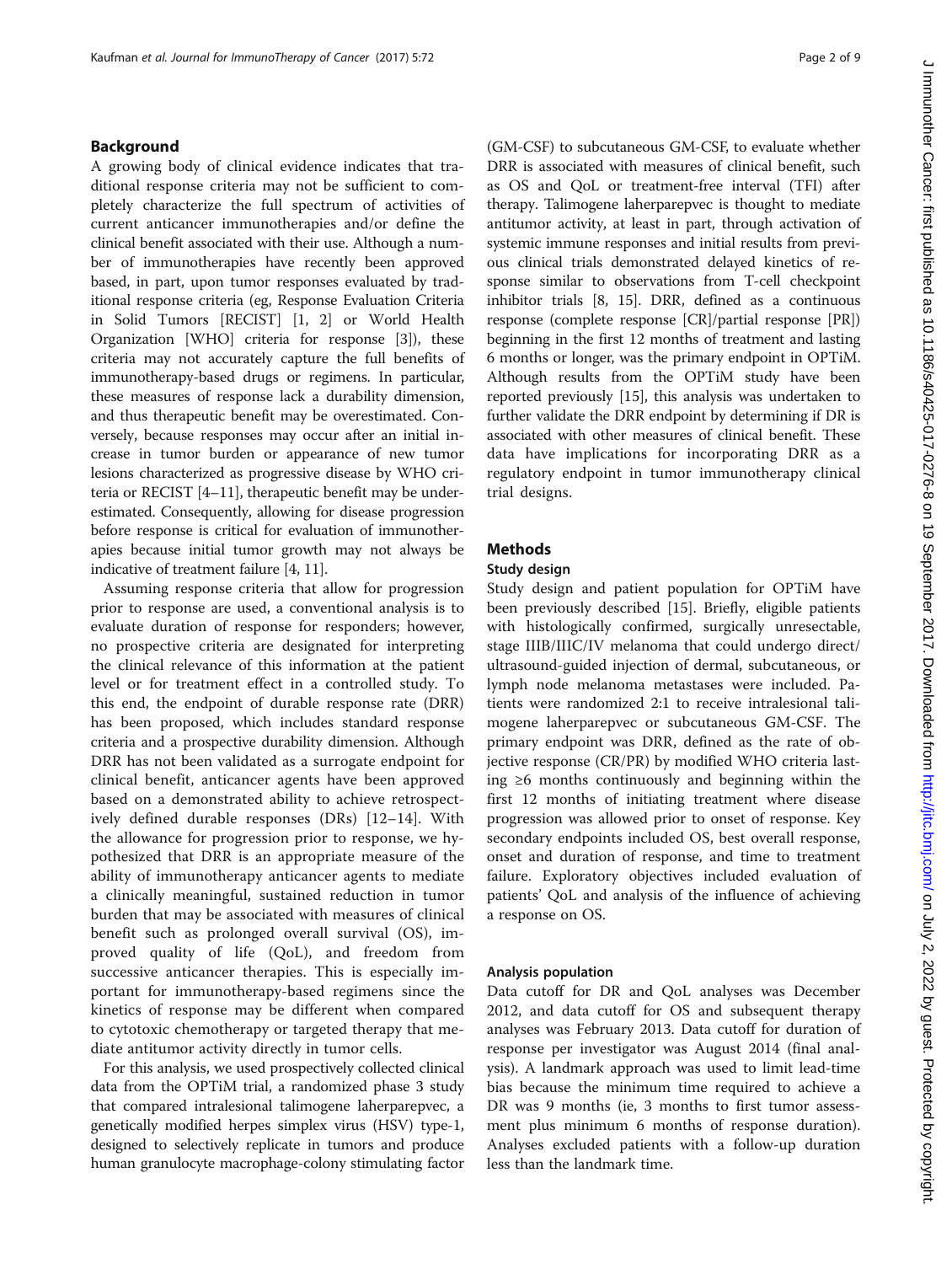## **Assessments**

Assessment of durable response in OPTiM has been described previously [[15\]](#page-8-0). Briefly, visible/palpable lesions were assessed by clinical evaluation performed on day 1 of each cycle; computed tomography assessments of response were performed at baseline and every 12 weeks thereafter. Patients who had a best response of CR/PR per modified WHO criteria based on investigator assessment or were on therapy  $\geq$ 9 months were evaluated for response by a blinded endpoint assessment committee (EAC) [\[15](#page-8-0)]. Patients were considered in response if there was ≥50% reduction in total tumor burden of all measurable lesions compared with baseline or, if any new tumors/lesions had appeared, compared with when they were first documented. Disease progression was considered a >25% increase in total tumor burden or appearance of new lesions, and clinically relevant disease progression was defined as disease progression associated with a decline in performance status and/or required alternative therapy. Treatment continued for 24 weeks, irrespective of progression. After 24 weeks, treatment continued until clinically relevant disease progression, intolerability, withdrawal of consent, complete remission, lack of response by 12 months, or disappearance of all injectable lesions (talimogene laherparepvec only) [\[15\]](#page-8-0). After 12 months, patients with stable/responding disease could continue treatment for 6 additional months.

Quality of life was assessed using a validated Functional Assessment of Cancer Therapy–Biologic Response Modifier (FACT-BRM) questionnaire, which comprises four domains (Physical, Social/Family, Emotional, and Functional well-being) and two treatmentspecific subscales (Additional Concerns: Physical and Mental) [\[16](#page-8-0)]. The Trial Outcome Index (TOI) is a 27 item sum of the scores of the Physical and Functional well-being domains and the two treatment-specific subscales of FACT-BRM that has been shown to be a helpful single scale instrument for assessment of QoL in clinical trials [[17, 18](#page-8-0)]. Changes in QoL were evaluated using the TOI as well as the FACT-BRM Total, FACT-BRM subdomains, and treatment-specific subscales. The questionnaire was completed before study procedures were conducted on day 1 of each treatment cycle (5 weeks for the first cycle and 4 weeks for subsequent treatment cycles) until the end of treatment and at the end-of-treatment visit (30 days after last treatment). In this analysis, a clinically meaningful improvement in QoL was defined as a  $\geq$ 5-point increase from baseline lasting ≥28 days for the TOI and FACT-BRM Total and a ≥2-point increase for all other domains and Additional Concerns [\[19](#page-8-0)]. A minimum clinically important difference for TOI of 5 to 7 points has been established for group changes.

Melanoma treatments administered after discontinuation of talimogene laherparepvec/GM-CSF were recorded during the survival follow-up. Subsequent therapy was defined as any systemic anticancer therapy for melanoma after discontinuation of study therapy and was categorized as chemotherapy/targeted agents or immunotherapy.

## Statistical analysis

The primary analysis was planned when no further patients had the possibility of meeting the criteria for durable response; the final OS analysis was planned for after all patients had reached 18 months from their first dose of treatment. To mitigate potential for lead-time bias (ie, patients who live long enough to have a DR tend to have longer survival, irrespective of whether durable response prolongs survival), OS for patients who had achieved a DR and were alive was compared with OS for patients who had not achieved a DR and were alive in a landmark analysis at 9, 12, and 18 months after randomization [\[20](#page-8-0)]. In this analysis, OS was calculated from a landmark time to death; patients who died or who were censored before the landmark time were excluded from the analysis. Because disease stage and line of therapy were found to be associated with DR and OS in multivariate analyses and because the talimogene laherparepvec treatment effect on DRR and OS was pronounced in patients with stage IIIB/IIIC/IVM1a melanoma and treatment-naive patients in exploratory subgroup analyses of OPTiM, Cox model hazard ratio estimates and log-rank tests in landmark analysis were stratified by these factors, accounting for observed baseline imbalances (ie, disease stages IIIB/IIIC/IVM1a versus IVM1b/IVM1c, first-line versus second-line or later therapy).

To further evaluate any potential association between achievement of DR and OS, the time when DR was achieved was also evaluated in a Cox proportional hazards model as a time-dependent covariate for all randomized patients. Treatment-free interval (defined as time from the last dose of study therapy to first dose of subsequent therapy or censoring in the absence thereof at end of follow-up) was estimated using the Kaplan-Meier method. As with OS, the association between TFI and achieving a DR was evaluated in a landmark analysis using a Cox proportional hazards model and log-rank test. The TOI analysis set included patients with a baseline score (defined as the maximum possible score—5 point absolute increase criterion for improvement),  $\geq 1$ post-baseline non-missing score, and tumor assessments for ≥9 months of follow-up. Associations between FACT-BRM improvement and achievement of DR were evaluated using an odds ratio stratified by disease stage and line of therapy in a landmark analysis at 9 months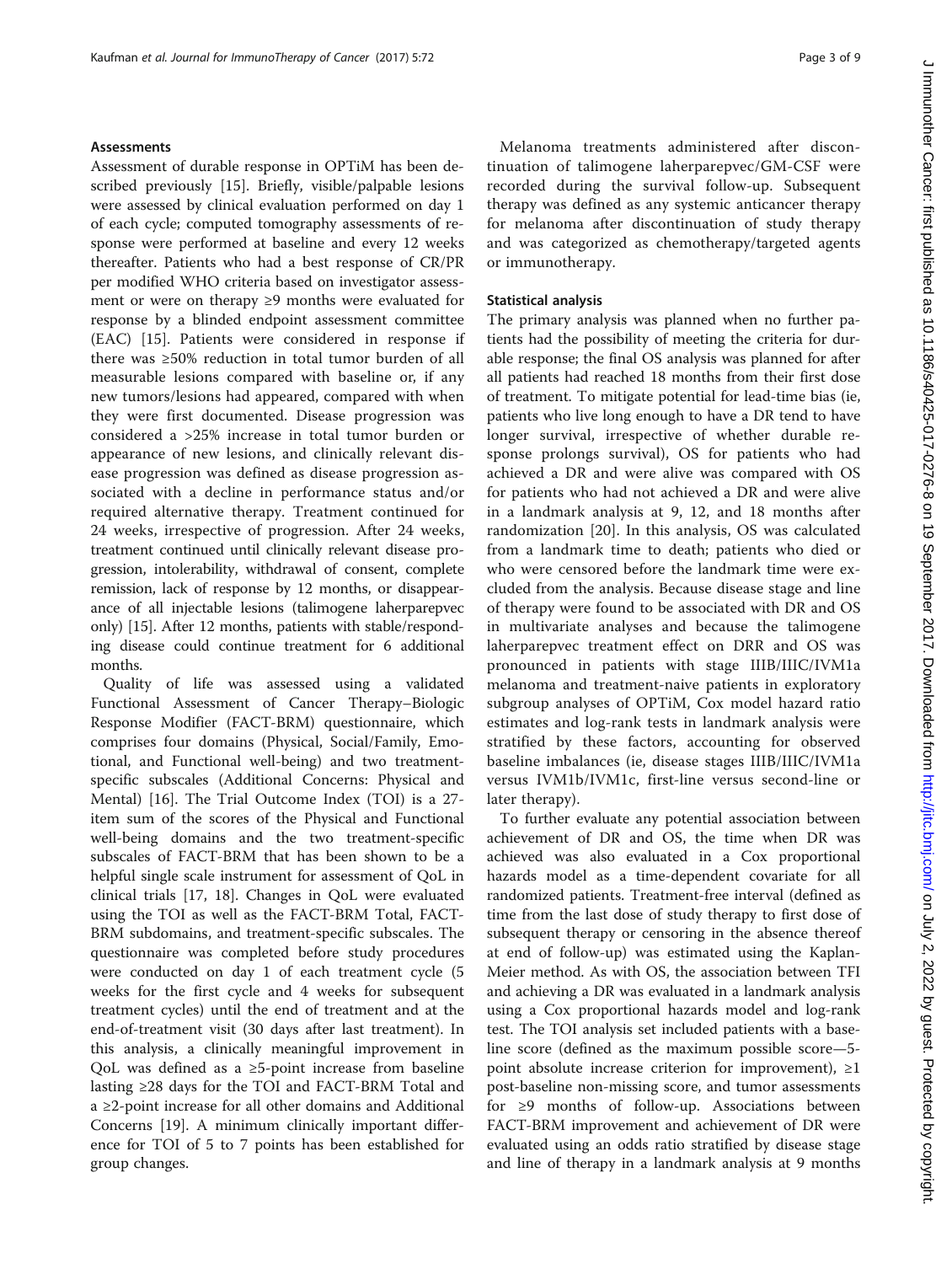after randomization. Odds ratios for those who achieved a DR versus those who did not and P values for TOI improvement were obtained by fitting an exact logistic regression model using DR status as a predictor and TOI improvement as response. Statistical significance was evaluated at a nominal two-sided 0.05 significance level without multiplicity assessment.

## Results

## Patients

In total, 436 patients were included in the intent-to-treat population (295 in the talimogene laherparepvec arm and 141 in the GM-CSF arm). Baseline demographic/clinical characteristics for the study population are summarized in Table 1 and have been reported previously by arm [\[15\]](#page-8-0). At the primary analysis, 86 patients in the intent-to-treat population achieved an OR per EAC and, of these, the OR duration did not qualify for a DR for 35 patients but it did for 51 (talimogene laherparepvec,  $n = 48$ ; GM-CSF,  $n = 3$ ), 23 of whom had progression before response (all in the talimogene laherparepvec arm). Among the 86 patients with an OR, a similar proportion of DR versus non-DR patients had early stage disease (82% versus 74%) and received first-line therapy (65% versus 63%). At the final analysis, 59 patients achieved a DR per investigator (talimogene laherparepvec,  $n = 57$ ; GM-CSF,  $n = 2$ ; Additional file [1](#page-7-0): Figure S1), indicating that responses continued to evolve over time.

#### Association between durable response and overall survival

Achieving a DR was associated with a statistically significant improvement in OS in a landmark analysis at 9 months (HR =  $0.07$ ; 95% CI, 0.01–0.48;  $P = 0.0003$ ; Fig. [1a](#page-4-0)), at 12 months (HR = 0.05, 95% CI, 0.01–0.33;  $P < 0.0001$ ; Fig. [1b\)](#page-4-0), and at 18 months (HR = 0.11; 95% CI, 0.03–0.44;  $P = 0.0002$ ; Fig. [1c\)](#page-4-0). Because comparisons of OS and DR may be confounded (eg, by lead-time bias), we employed analytical techniques to mitigate against such potential biases. The association between DR and OS remained after adjusting for potentially confounding imbalances in disease stage and line of therapy (both were shown to be predictive for treatment effect of talimogene laherparepvec in post hoc exploratory analyses [\[15\]](#page-8-0)) between those who achieved a DR and those who did not (9 months, HR = 0.07; 95% CI, 0.01–0.54; 12 months, HR = 0.05; 95% CI, 0.01–0.035; 18 months, HR = 0.11, [95% CI, 0.03–0.47]; Table [2\)](#page-5-0). Consistent results were obtained when achievement of DR was evaluated in a Cox proportional hazards model as a time-dependent covariate among all randomized patients (HR = 0.08; 95% CI, 0.03–0.26).

## Durable response and treatment-free interval

Of the 436 patients included in the intent-to-treat population, 129 received study therapy and had tumor

| Characteristics                             | All Patients <sup>a</sup><br>$(N = 436)$ | Patients with Durable<br>Response ( $N = 51$ ) |
|---------------------------------------------|------------------------------------------|------------------------------------------------|
| Median age (range), years                   | 63 (22–94)                               | 70 (36–91)                                     |
| Sex, n (%)                                  |                                          |                                                |
| Men                                         | 250 (57)                                 | 31(61)                                         |
| Women                                       | 186 (43)                                 | 20 (39)                                        |
| Disease substage, n (%) <sup>b</sup>        |                                          |                                                |
| <b>IIIB</b>                                 | 34 (8)                                   | 10(20)                                         |
| IIIC                                        | 97(22)                                   | 19 (37)                                        |
| IVM1a                                       | 118 (27)                                 | 13 (26)                                        |
| IVM <sub>1</sub> b                          | 90(21)                                   | 3(6)                                           |
| IVM <sub>1</sub> c                          | 96 (22)                                  | 6(12)                                          |
| Missing                                     | 1 (< 1)                                  | 0(0)                                           |
| LDH, $n$ $(\%)^d$                           |                                          |                                                |
| $\leq$ ULN                                  | 390 (89)                                 | 47 (92)                                        |
| > ULN                                       | 20(5)                                    | 0(0)                                           |
| Line of therapy, n (%)                      |                                          |                                                |
| First-line                                  | 203 (47)                                 | 33 (65)                                        |
| Second or greater                           | 233 (53)                                 | 18(35)                                         |
| ECOG performance status, n (%) <sup>d</sup> |                                          |                                                |
| 0                                           | 306 (70)                                 | 41 (80)                                        |
| 1                                           | 114(26)                                  | 10(20)                                         |
| Missing                                     | 16(4)                                    | 0(0)                                           |
| HSV serostatus, n (%) <sup>a</sup>          |                                          |                                                |
| Positive                                    | 142 (33)                                 | 34 (67)                                        |
| Negative                                    | 253 (58)                                 | 13 (26)                                        |
| Unknown/missing                             | 41 (9)                                   | 4(8)                                           |
| BRAF status, n (%)                          |                                          |                                                |
| Mutation                                    | 69 (16)                                  | 5(10)                                          |
| Wild-type                                   | 68 (16)                                  | 6(12)                                          |
| Unknown/missing                             | 299 (68)                                 | 40 (78)                                        |
| Treatment assignment, n (%)                 |                                          |                                                |
| Talimogene laherparepvec                    | 295 (68)                                 | 48 (94)                                        |
| GM-CSF <sup>d</sup>                         | 141 (32)                                 | 3(6)                                           |

DRR durable response rate, ECOG Eastern Cooperative Oncology Group, GM-CSF granulocyte macrophage-colony stimulating factor, HSV herpes simplex virus, LDH lactate dehydrogenase, ULN upper limit of normal <sup>a</sup>Intent-to-treat population

bIncludes one patient with unknown disease stage

<sup>c</sup>4 patients in the talimogene laherparepvec arm were not treated with talimogene laherparepvec

<sup>d</sup>11 patients in the GM-CSF arm were not treated with GM-CSF

assessments at ≥9 months of follow-up and were included in the TFI analysis; of these, 50 patients achieved a DR per the EAC (talimogene laherparepvec,  $n = 47$ ; GM-CSF,  $n = 3$ ) and 79 patients did not (talimogene laherparepvec,  $n = 65$ ; GM-CSF,  $n = 14$ ). Of the 50 patients with a DR, 11 (22%) were treated with

| Table 1 Baseline Demographics and Clinical Characteristics for |
|----------------------------------------------------------------|
| Patients Treated with Talimogene Laherparepvec and GM-CSF      |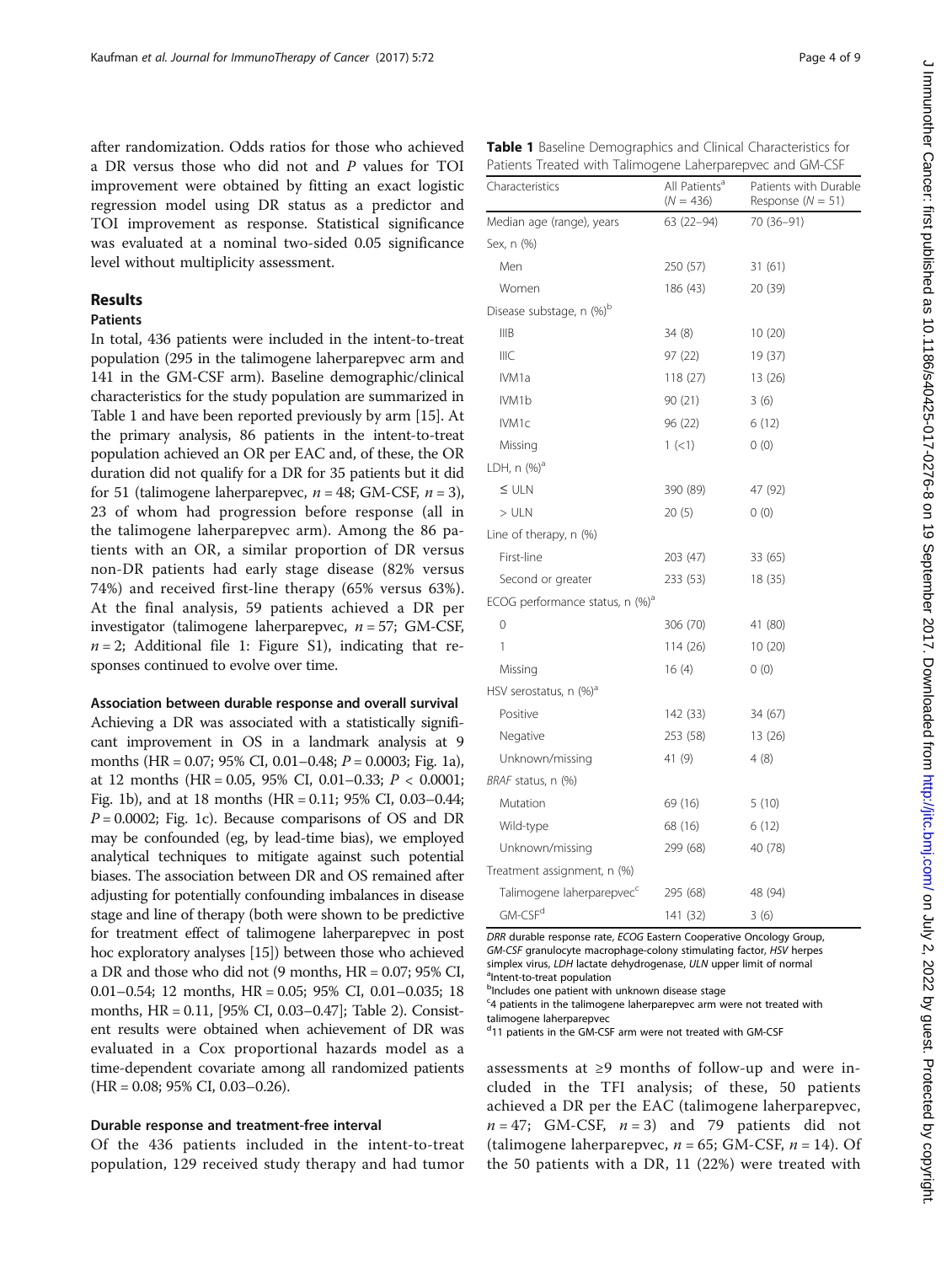

<span id="page-4-0"></span>

Fig. 1 Kaplan-Meier plots of overall survival in patients who achieved a durable response versus patients who did not achieve a durable response prior to landmark times of 9 months (a), 12 months (b), and 18 months from randomization (c), and treatment-free survival in patients who achieved a durable response versus patients who did not achieve a durable response (d). For landmark analyses, OS was calculated from the landmark time (9, 12, or 18 months after randomization) to death. TFI analysis was limited to treated patients with tumor assessments ≥9 months. Unadjusted hazard ratios (HR) and log-rank P values are shown. DR durable response, NE not evaluable, OS overall survival, TFI treatment-free interval

subsequent systemic anti-melanoma therapy after the end of their assigned treatment with GM-CSF/talimogene laherparepvec (talimogene laherparepvec,  $n = 9$ ; GM-CSF,  $n = 2$ ). Of 79 patients without a DR, 38 (48%) were treated with subsequent systemic anti-melanoma therapy (talimogene laherparepvec,  $n = 28$ ; GM-CSF,  $n = 10$ ).

Kaplan-Meier plots of freedom from subsequent systemic anti-melanoma therapy in patients who achieved a DR versus patients who did not achieve a DR with tumor assessments at ≥9 months, including hazard ratio (HR) and log-rank P value, are shown in Fig. 1. DR was associated with a significantly longer median TFI  $(HR = 0.33; 95\% \text{ CI}, 0.17-0.65; P = 0.0007; Fig. 1d).$ Achieving a DR was also associated with a 27.5% (95% CI, 10.6–44.4) reduced risk of initiating subsequent systemic therapy at 36 months (DR, 76.5% [95% CI, 61.4–86.2]; no DR, 49.0% [95% CI, 36.9–60.0]).

## Quality of life

Of the 129 patients with tumor assessments at ≥9 months of follow-up, 117 had QoL data and 103 had data for the TOI analysis. Overall, achieving a DR was associated with improved scores in the TOI, the FACT-BRM Total, and all FACT-BRM domains and treatmentspecific subscales, except for social well-being (Fig. [2a](#page-5-0)).

Achievement of a DR was associated with a higher TOI improvement rate. Among patients who achieved a DR, 58.1% (25/43) had a clinically meaningful TOI improvement, compared with 30.0% (18/60) of patients who did not achieve a DR ( $P = 0.025$ ; Fig. [2b\)](#page-5-0). In a landmark analysis limited to patients with ≥9 months of follow-up for tumor response assessment, the odds ratio for TOI improvement was 2.8 (95% CI, 1.1–7.0; Table [3\)](#page-6-0). A sensitivity analysis evaluated whether the association was retained when TOI improvement required a larger absolute increase from baseline and/or longer improvement duration. Although nominal 0.05 significance was not achieved in all cases, it was achieved for a magnitude up to 9 points or a duration up to 4 cycles. In addition, with one exception, odds ratios were greater than 1 for all magnitude and duration combinations (Additional file [1:](#page-7-0) Table S1).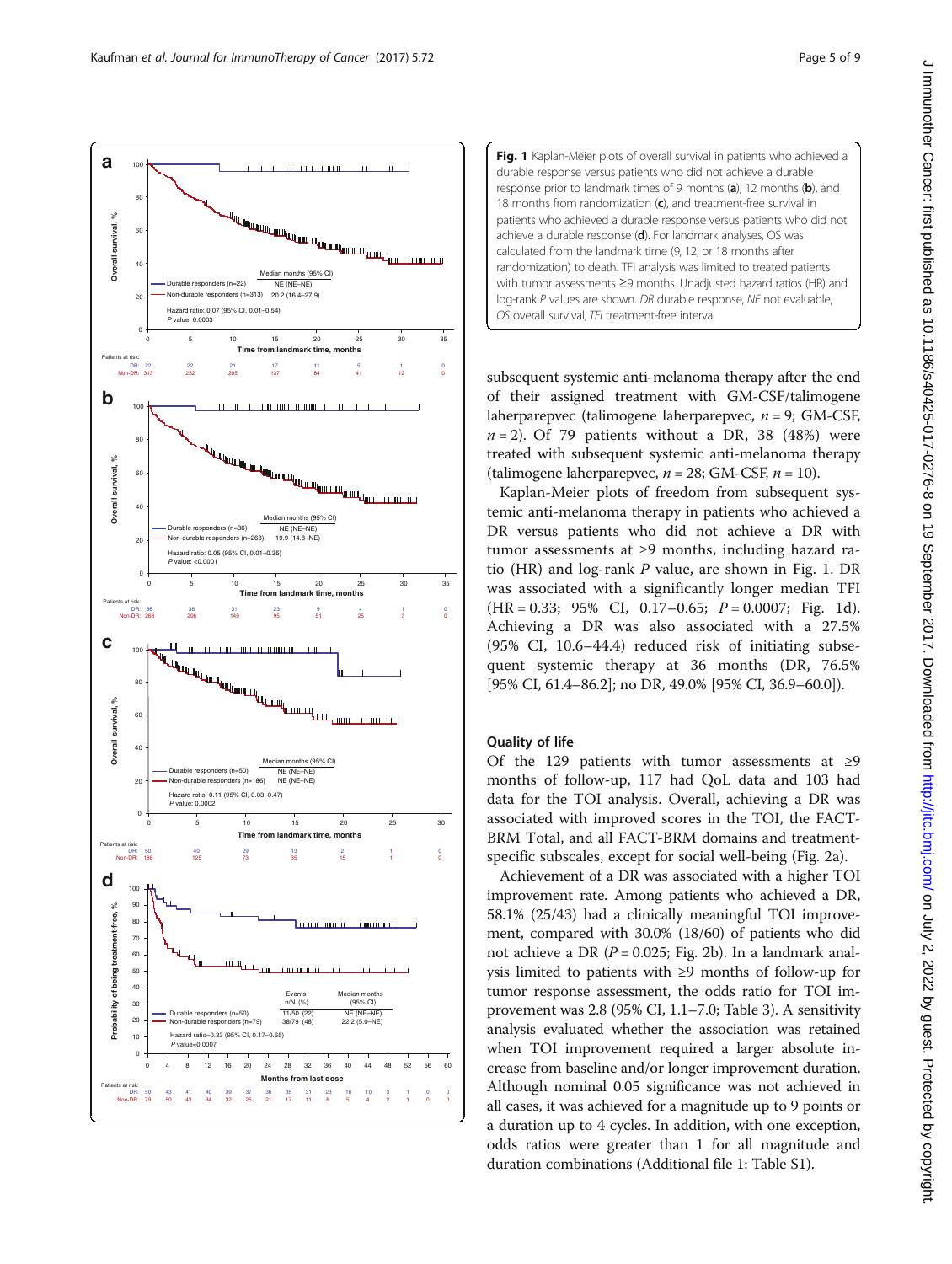| Landmark Time, Months | Patients Alive, n | DR Achieved, n | HR for OS in Patients with DR<br>Versus Those Without, HR (95% CI) | Adjusted HR for OS in Patients with DF<br>Versus Those Without HR (95% CI) <sup>b</sup> |  |
|-----------------------|-------------------|----------------|--------------------------------------------------------------------|-----------------------------------------------------------------------------------------|--|
| Q                     | 335               |                | $0.07(0.01 - 0.48)$                                                | $0.07(0.01 - 0.54)$                                                                     |  |
| 12                    | 304               | 36             | $0.05(0.01 - 0.33)$                                                | $0.05(0.01 - 0.35)$                                                                     |  |
| 18                    | 236               | 50             | $0.11(0.03 - 0.44)$                                                | $0.11(0.03 - 0.47)$                                                                     |  |

<span id="page-5-0"></span>Table 2 Incidence of DR at Each Landmark Time Assessment in OPTIM Patients Treated with Talimogene Laherparepvec and GM-CSF<sup>a</sup>

DR durable response, GM-CSF granulocyte macrophage-colony stimulating factor, HR hazard ratio, ITT intent-to-treat, OS overall survival Analysis was performed in ITT population of OPTiM

b<br>Adjusted for disease stage (stage IIIB, IIIC, IVM1a versus stage IVM1b, IVM1c) and line of therapy (first-line versus second-line)

## **Discussion**

Data from this analysis of outcomes in the phase 3 OPTiM study indicate that achievement of a DR in patients with unresectable regionally and distantly advanced melanoma was associated with several independent clinical benefits, providing further support for DR as a useful endpoint in patients with melanoma. Achievement of a DR was associated with improved OS in landmark analyses at 9, 12, and 18 months, lower risk of subsequent systemic therapy use at 36 months, and improved QoL at ≥9 months of follow-up. The risk of death was decreased by approximately 90% for patients with a DR. Similar results were obtained in analyses adjusted for imbalances in baseline demographic/clinical characteristics and in a Cox proportional hazards model that evaluated achievement of DR as a time-dependent covariate. Furthermore, patients with a DR have an approximately two-thirds reduction in the risk of requiring a new therapy and were approximately 3 times more likely to have a clinically meaningful improvement in QoL. The association with improvement in QoL is particularly notable in the melanoma setting where skin lesions may be regarded as disfiguring by patients. Taken together, this evidence indicates that DR is an efficacy endpoint that is associated with other favorable clinical outcomes.

Since the proposed mechanism of action of talimogene laherparepvec includes release of tumor-associated antigens and cell- and damage-associated molecular pattern molecules, and local expression of GM-CSF, talimogene laherparepvec is likely able to recruit and expand tumor associated antigen-reactive T cells [[21](#page-8-0)]. This process may take time, and lesions may continue to grow before



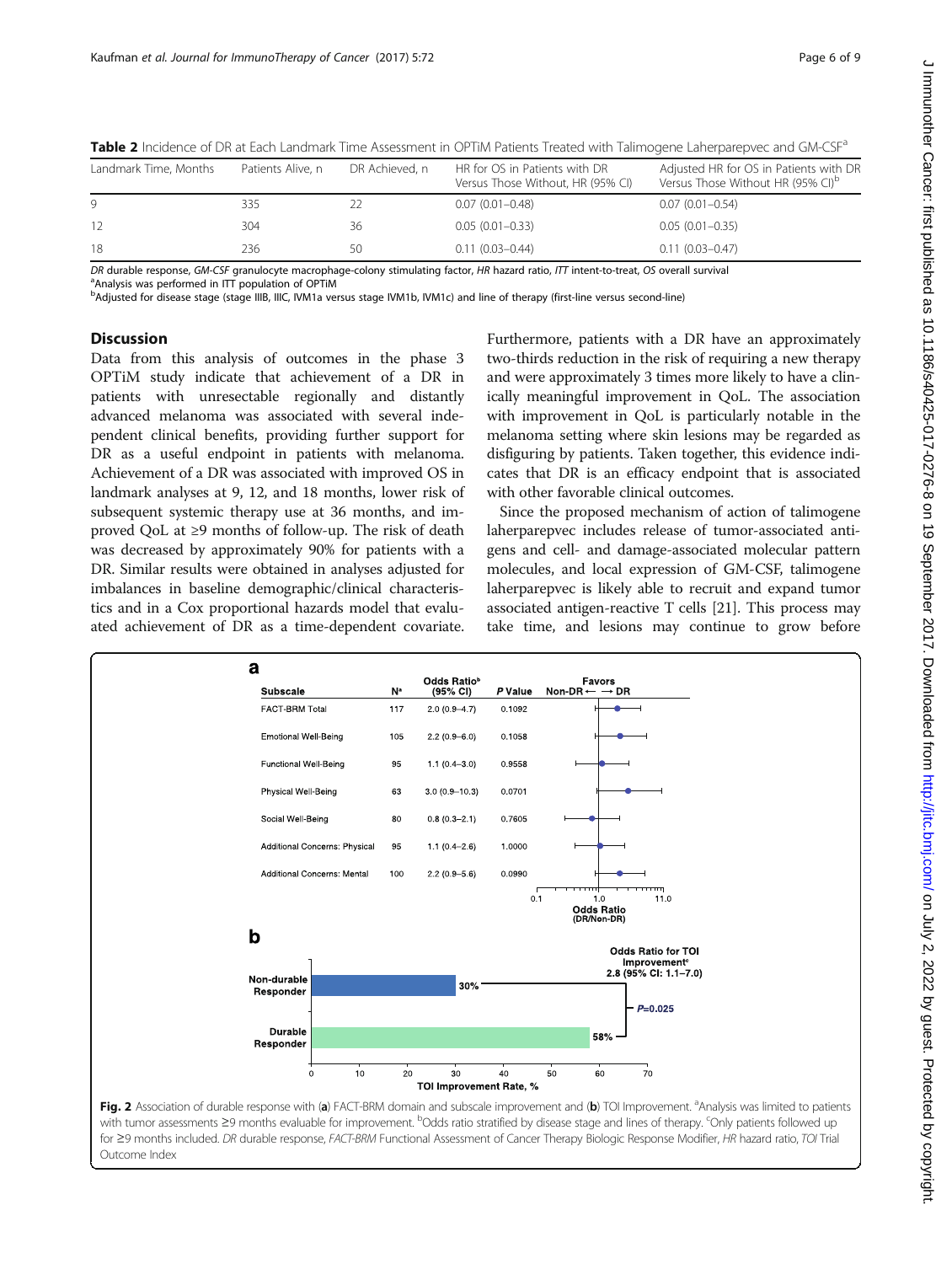DR durable response, TOI Trial Outcome Index <sup>a</sup>Intent-to-treat landmark analysis patients with ≥9 months' follow-up evaluable for TOI improvement were included; only odds ratio of TOI improvement rates with corresponding P values <0.05 are shown. Full results are available in

Additional file [1:](#page-7-0) Material <sup>b</sup>

<sup>b</sup>Odds ratio (DR/non-DR) stratified by disease stage (IIIB/IIIC/IVM1a versus IVM1b/IVM1c) and line of therapy (first-line versus second-line or later therapy)

regression. Furthermore, this process may cause a local inflammatory-like response in lesions, resulting in a period of "pseudo-progression" before response [\[15, 22\]](#page-8-0); thus, alternative measures of clinical response may be needed. These observations of progression before response are consistent with the immune-mediated antitumor activity associated with the talimogene laherparepvec mechanism of action, and have been reported with other immunotherapy agents such as ipilimumab [\[23\]](#page-8-0). With the allowance for progression before response, our results demonstrate the utility of DR as an appropriate endpoint for oncolytic virus clinical trials and for trials involving combination regimens of immunotherapeutic agents. An element of DR that may be a key to its clinical value is that it incorporates a time component: responses must be maintained for  $\geq 6$  months continuously and begun within the first 12 months of initiating treatment. In contrast, the WHO criteria and RECIST do not make allowance for progression before response or define a meaningful minimum duration of response. In a randomized clinical trial of ipilimumab in melanoma, a significant improvement in OS was seen; however, treatment had no impact on progressionfree survival (PFS) [\[10\]](#page-8-0). These results highlight the inherent problems in using PFS using conventional response criteria as a primary endpoint in immunotherapy clinical trials, and the need for identification of alternative endpoints to accurately assess immunotherapy drugs in early phase clinical development where OS may not be a feasible endpoint. Our data support the use of DRR as a flexible and appropriate surrogate of OS and other measures of clinical benefit.

Other attempts to define alternative clinical trial endpoints for immunotherapy agents include modifications of RECIST (such as immune-related response criteria; irRC [[4\]](#page-8-0)), which are being used to evaluate tumor responses in clinical trials across a variety of tumor types [\[24](#page-8-0)]. A benefit to the use of irRC is that progressive disease prior to treatment response is permitted, consistent with the criteria for DR in the OPTiM study. However, like the WHO criteria and RECIST, irRC does not define a meaningful duration for tumor response. Furthermore, endpoints such as objective response or progression-free survival based on irRC have not yet been validated as correlates of OS.

Unlike survival endpoints, response indicates a direct biological effect of a therapy on the tumor. Patients can survive for prolonged periods without treatment, but tumors rarely recede or disappear without intervention. To be considered a DR, however, the response must be maintained for a period of at least 6 months. This duration component may make achieving a DR a more descriptive endpoint than others such as objective response, which requires only response confirmation at least 4 weeks after the initial assessment of response. Six months was initially selected as a reasonable duration because most non-immunotherapy treatments rarely induce responses beyond 6 months in melanoma [\[25](#page-8-0)]. The expanded use of DRR for other cancers allows for the selection of the most appropriate duration based on the natural history of the disease and known impact of established therapeutic regimens. Thus, by altering the duration of response, DRR can be used in a more flexible manner for other cancers that may exhibit different natural history and/or have other standard treatments available that extend survival for variable times. The inclusion of the initiation at any time within 12 months of starting treatment allows capturing pseudoprogression, which has been reported in some immunotherapy trials, and permits continued treatment beyond clinically asymptomatic progression, as has been reported for irRC proposed for tumor immunotherapy studies [[4\]](#page-8-0). It is also possible that a rate of durable stable disease might represent an informative endpoint; however, further evaluation would be required to validate such an endpoint.

This study had certain limitations. First, these analyses were exploratory and should therefore be interpreted with caution. Second, although we identified associations between DR and clinical outcomes, causative relationships could not be evaluated. For example, although our analysis indicated an association between DR and OS, it is possible that factors other than achievement of DR (eg, imbalances in disease stage and line of therapy, or subsequent therapy) might have influenced the observed outcome. Although endeavors were made to mitigate the potential for confounding by such factors, it is difficult to determine how successful they might have been. Additionally, the

<span id="page-6-0"></span>Table 3 TOI Association with Achieving a DR (per Endpoint Assessment Committee)<sup>a</sup>

| Improvement<br>Magnitude, Points | Improvement<br>Duration, Cycles | TOI Improvement Rate,<br>Odds Ratio <sup>b</sup> (95% CI) |
|----------------------------------|---------------------------------|-----------------------------------------------------------|
| 5                                |                                 | $2.8(1.1 - 7.0)$                                          |
|                                  | 3                               | $2.6(1.0-6.9)$                                            |
| 6                                |                                 | $3.0(1.2 - 7.8)$                                          |
|                                  | 3                               | $2.9(1.1-8.1)$                                            |
|                                  | 4                               | $3.1(1.1-9.1)$                                            |
|                                  |                                 | $3.1(1.2 - 8.4)$                                          |
|                                  | 2                               | $2.8(1.1 - 7.6)$                                          |
|                                  | 3                               | $3.0(1.0-9.4)$                                            |
| 8                                |                                 | $3.1(1.1 - 8.5)$                                          |
|                                  | $\mathcal{P}$                   | $2.8(1.0 - 7.8)$                                          |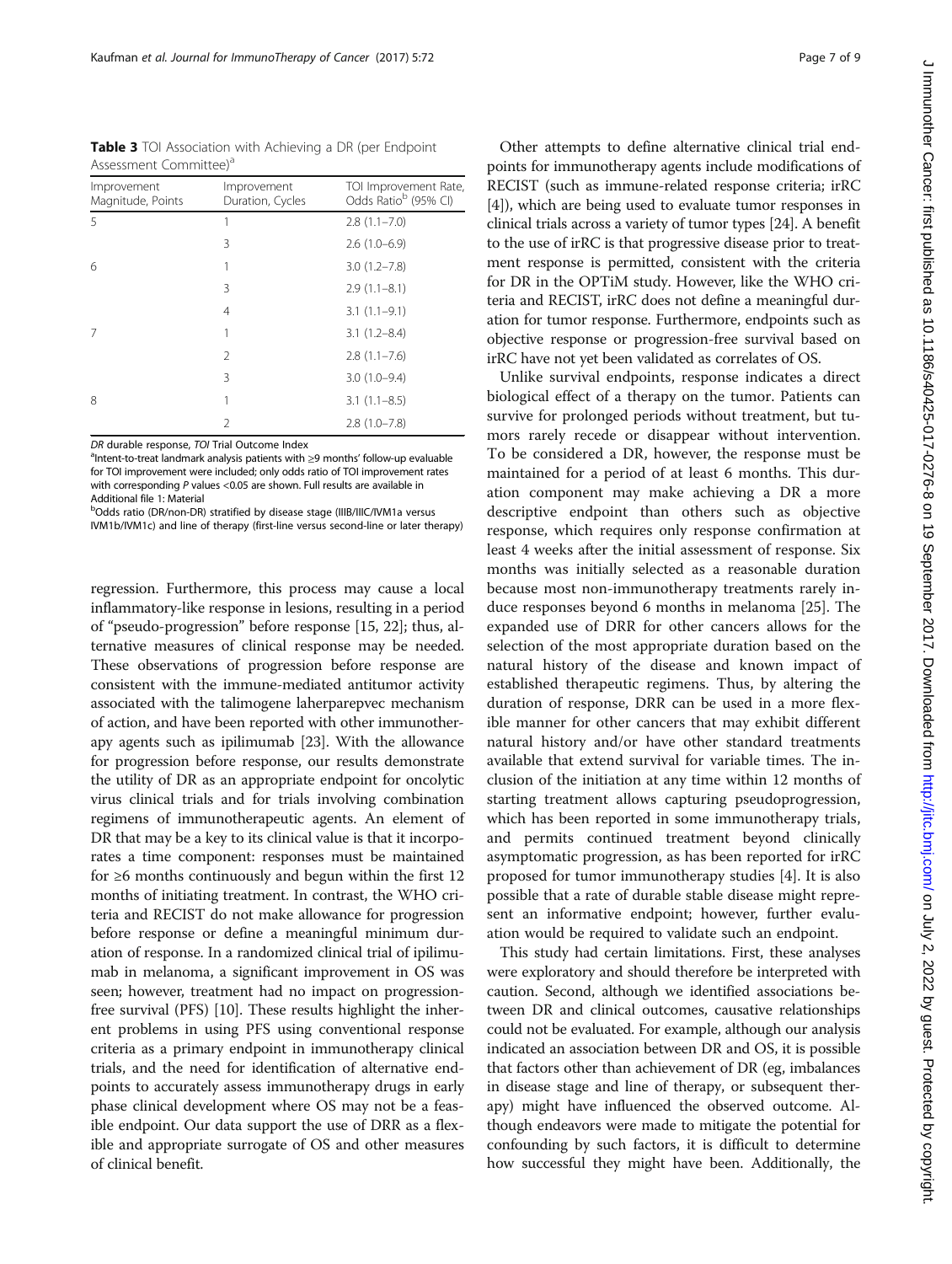<span id="page-7-0"></span>selection of 6 months as the minimum duration for achievement of a durable response was based on responses to cytotoxic chemotherapy agents; this time point was, to an extent, arbitrary. In the OPTiM study, some patients had DRs that lasted substantially longer than 6 months. It is unknown whether the associations found in this analysis would have been observed had the distribution of DR duration been closer to the 6-month minimum. Finally, it is possible that the associations seen were driven by the preferential occurrence of complete response among patients with DR (of any duration).

## Conclusions

Results from this analysis indicate that the achievement of a DR in patients with unresectable regionally and distantly advanced melanoma was associated with improved clinical benefit and QoL. Although causal relationships cannot be determined via these analyses, these findings support the utility of DR as a meaningful trial endpoint when assessing efficacy of immunotherapies for solid tumors. Further consideration of durable response rate as a clinical endpoint in cancer immunotherapy trials is also warranted and may allow for improved selection of promising agents for later phase clinical development.

## Additional file

[Additional file 1:](dx.doi.org/10.1186/s40425-017-0276-8) Table S1. TOI Improvement Rate Association with Achievement of a DR (per EAC). Figure S1. Talimogene laherparepvec Duration of Response (per Investigator). As of the final analysis 93 of 295 patients (31.5%) randomized to talimogene laherparepvec had an overall response per investigator assessment (complete response,  $n = 50$ ; partial response,  $n = 43$ ) and 57 patients (19.3%) had a durable response. (ZIP 1510 kb)

#### Abbreviations

CR: Complete response; DR: Durable response; DRR: Durable response rate; EAC: Endpoint assessment committee; FACT-BRM: Functional Assessment of Cancer Therapy-Biologic Response Modifier; GM-CSF: Granulocyte macrophage-colony stimulating factor; HR: Hazard ratio; HSV: Herpes simplex virus; irRC: Immune-related response criteria; OS: Overall survival; PFS: Progression-free survival; PR: Partial response; QoL: Quality of life; RECIST: Response Evaluation Criteria in Solid Tumors; TFI: Treatment-free interval; TOI: Trial outcome index; WHO: World Health Organization

#### Acknowledgments

The authors thank Jennifer Gansert, MD, PhD (Amgen Inc.), for contribution to data interpretation, and Meghan Johnson, PhD (Complete Healthcare Communications, LLC, West Chester, PA), for medical writing assistance in the preparation of this manuscript; their work was funded by Amgen Inc. We also thank the patients and families who participated in the clinical trial.

#### Funding

This study was funding by Amgen, Inc.

#### Availability of data and materials

The datasets generated and/or analyzed during the current study are not publicly available due, in part, to the study protocol's requirements for patient privacy and confidentiality. Requests for access to the data may be directed to the authors.

#### Authors' contributions

HLK, RHIA, FAC, IP, and MR made substantial contributions to the analysis and interpretation of the data and contributed to the drafting and revising of the manuscript. MW, ZZ, and MS made substantial contributions to the acquisition of data, analysis and interpretation of data, and contributed to the drafting and revising of the manuscript. All authors read and approved the final manuscript.

#### Ethics approval and consent to participate

This was a retrospective exploratory evaluation of outcomes in the OPTiM study and, as such, ethical approval was not required to conduct this analysis. Clinical outcomes in the primary analysis of the OPTiM have been reported elsewhere [\[15\]](#page-8-0). As previously described, all patients provided their written informed consent to participate in the clinical study and study procedures were conducted in accordance with the ethical principles founded in the Declaration of Helsinki, as well as the demands of the national drug and data protection laws and any other applicable regulatory requirements. Approval was obtained from the appropriate regulatory authorities of each participating country before sites were initiated. The study protocol was approved by an institutional review board (IRB)/independent ethics committee (IEC) at each participating institution, and all patients provided written informed consent before initiating any study procedures.

## Consent for publication

Not applicable.

## Competing interests

HLK has been a consultant/advisor for BioVex and Amgen; has served as a consultant for EMD Serono, Merck, Prometheus, and Sanofi; receives research funding from Amgen Inc., Bristol-Myers Squibb, EMD Serono, Merck, Prometheus, and Viralytics; has received compensation from Compass Therapeutics; and serves on a speaker's bureau for Merck and returns all honoraria to Rutgers University. RHIA has received honoraria from Amgen. FAC has received research funding from Amgen, Bristol-Myers Squibb, Novartis, and Morphotek; and has been a consultant to Amgen. IP has been a steering committee member and advisory board member for Amgen. MR has received honoraria from, been an advisory board member, and been a paid consultant to Merck, Provectus, GSK, and Amgen; and has received honoraria from Merck, Provectus, GSK, and Amgen. MW, ZZ, and MS are employees of and stock holders in Amgen Inc.

## Publisher's Note

Springer Nature remains neutral with regard to jurisdictional claims in published maps and institutional affiliations.

#### Author details

<sup>1</sup>Rutgers Cancer Institute of New Jersey, 195 Little Albany Street, New Brunswick, NJ 08901, USA. <sup>2</sup> Huntsman Cancer Institute, University of Utah, 1950 Circle of Hope Drive, Salt Lake City, UT 84112, USA. <sup>3</sup>The University of North Carolina Chapel Hill, 170 Manning Drive, Box 7305, Chapel Hill, NC 27599, USA. <sup>4</sup>Amgen Inc., One Amgen Center Drive, Thousand Oaks, CA 91320, USA. <sup>5</sup>Department of Medicine, Roswell Park Cancer Institute, Elm and Carlton Streets, Buffalo, NY 14263, USA. <sup>6</sup>MD Anderson Cancer Center, 1515 Holcombe Blvd, Houston, TX 77030, USA.

## Received: 4 May 2017 Accepted: 14 August 2017 Published online: 19 September 2017

#### References

- 1. Eisenhauer EA, Therasse P, Bogaerts J, Schwartz LH, Sargent D, Ford R, Dancey J, Arbuck S, Gwyther S, Mooney M, Rubinstein L, Shankar L, Dodd L, Kaplan R, Lacombe D, Verweij J. New response evaluation criteria in solid tumours: revised RECIST guideline (version 1.1). Eur J Cancer. 2009;45:228–47.
- 2. Therasse P, Arbuck SG, Eisenhauer EA, Wanders J, Kaplan RS, Rubinstein L, Verweij J, Van Glabbeke M, van Oosterom AT, Christian MC, Gwyther SG. New guidelines to evaluate the response to treatment in solid tumors. European Organization for Research and Treatment of cancer, National Cancer Institute of the United States, National Cancer Institute of Canada. J Natl Cancer Inst. 2000;92:205–16.
- 3. WHO Handbook for Reporting Results of Cancer Treatment. Geneva, Switzerland: World Health Organization; 1979.